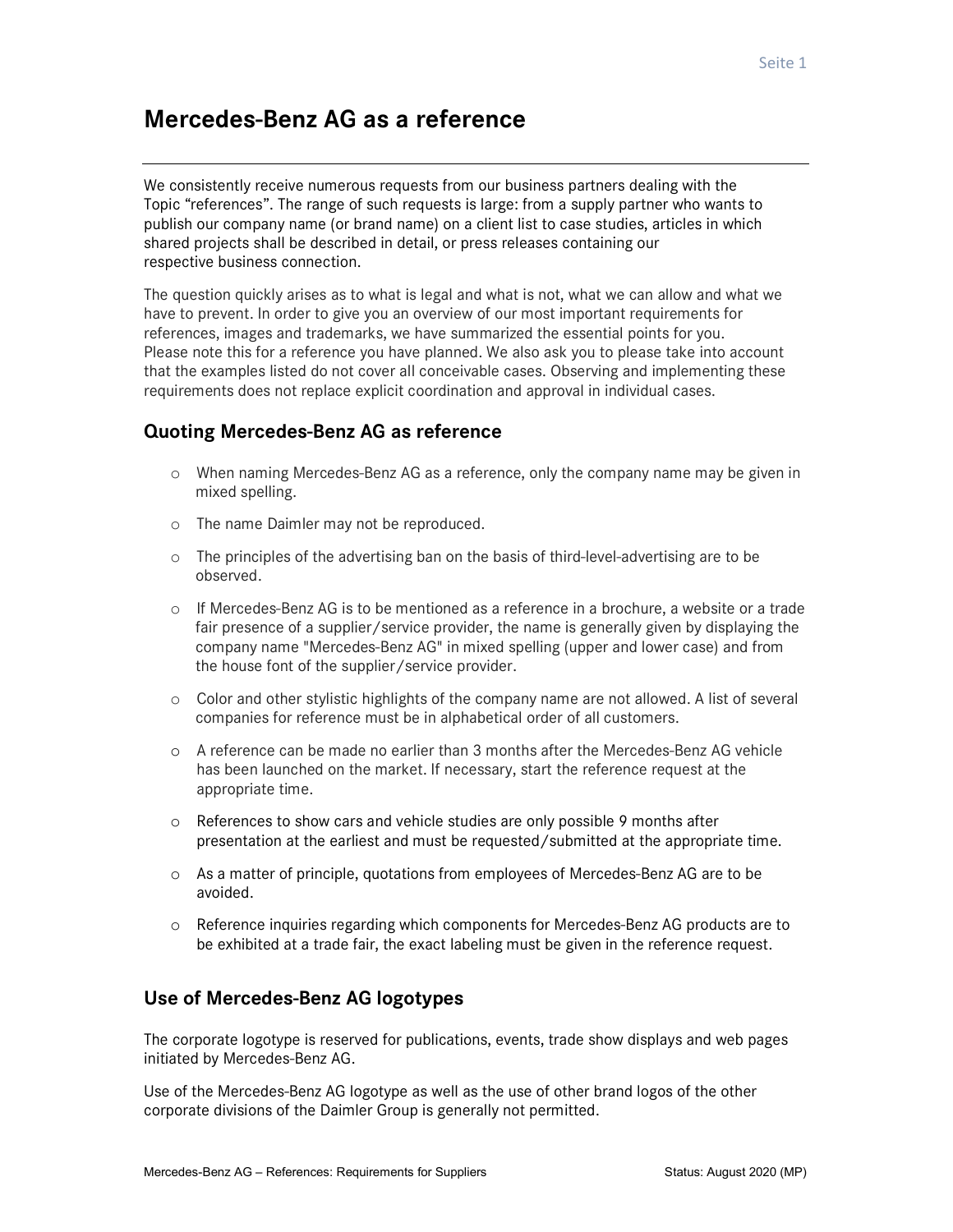## Communication activities by suppliers and service providers referring to Mercedes-Benz AG and its brands

Any mention of Mercedes-Benz AG in publications by the supplier/service provider, e.g. in case studies on the Internet, articles in employee or customer magazines or press releases, always requires specific agreement and individual approval.

As a general principle – to avoid the danger of third-party advertising – the supplier should concentrate on showcasing his own products and services rather than on representing his business relationship with Mercedes-Benz AG or its products, production conditions, requirements and the like.

These kinds of communication activities are based on an active and mutually successful supplier/customer relationship.

Mercedes-Benz AG reserves the right of individual approval of form and content of any such representation, as well as the right to withhold its approval in general.

To provide you with an idea of the kind of advertising that can be approved by us if required, we have compiled some examples in the following overview:

| <b>NOT acceptable</b>                                                                                                                                                                         | Acceptable                                                                                                                                                                                                                         |
|-----------------------------------------------------------------------------------------------------------------------------------------------------------------------------------------------|------------------------------------------------------------------------------------------------------------------------------------------------------------------------------------------------------------------------------------|
| 1. Plagiarism or modification, even if only in<br>part, of Mercedes-Benz AG advertisement<br>copy or slogans. For example:                                                                    |                                                                                                                                                                                                                                    |
| (1) The original: "Mercedes - Ihr guter Stern<br>auf allen Straßen." (Mercedes - your good<br>star on all roads you travel by).<br>Changes: "Your good planet on all roads you<br>travel by"; |                                                                                                                                                                                                                                    |
| (2) "This star does you loads of good. On all<br>roads." (Advertisement for an alcoholic<br>beverage).                                                                                        |                                                                                                                                                                                                                                    |
|                                                                                                                                                                                               | 2. Reference on the packaging to the fact<br>that Mercedes-Benz/Daimler has approved<br>certain products.<br>Example: "'XYZ' oil, cleared for use pursuant<br>to Mercedes-Benz/Daimler fuel regulations,<br>page"                  |
| 3. "The Mercedes of office machinery,<br>washing machines, computers", etc.                                                                                                                   |                                                                                                                                                                                                                                    |
|                                                                                                                                                                                               | 4. Purely textual, not eye-catching<br>highlighted indication that a supplier<br>supplies certain parts to Mercedes-Benz for<br>installation in coordinated products.<br>Mercedes-Benz/Daimler brands marks may<br>not be visible. |

### Advertising Text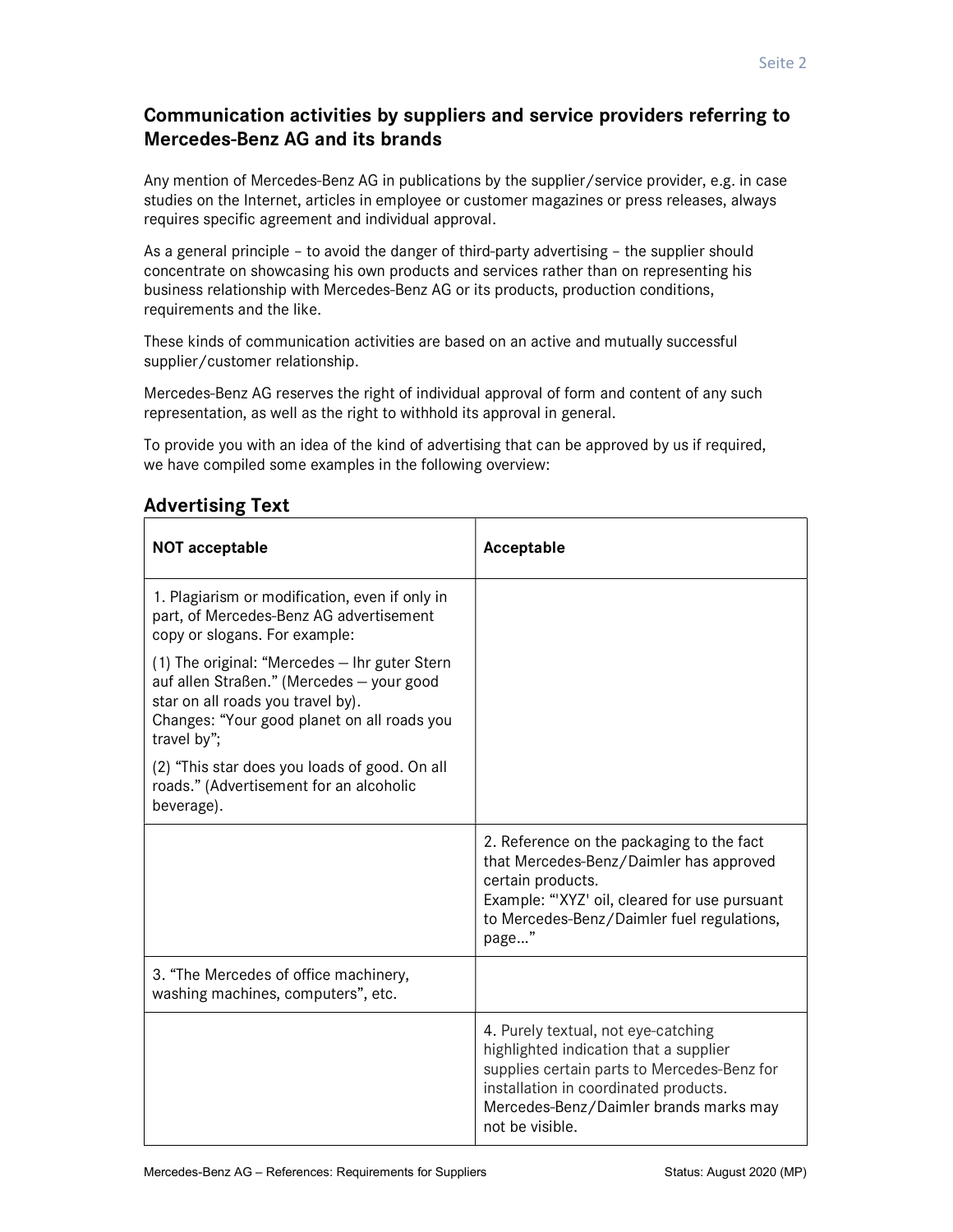| 5. Purely textual, not eye-catching<br>highlighted note from a supplier, that he<br>installed equipment in a plant/plants of<br>Mercedes-Benz AG.<br>Mercedes-Benz / Daimler brands may not be<br>used. |
|---------------------------------------------------------------------------------------------------------------------------------------------------------------------------------------------------------|
| 6. Reference of Mercedes-Benz AG in an<br>alphabetical order arranged reference list is<br>possible (Mercedes-Benz AG can be listed<br>under the letter "M". Daimler AG cannot be<br>listed.            |
| Please note: "Mercedes-Benz AG" must not<br>be highlighted.<br>The use of the brand logo is not permitted.                                                                                              |

### Use of images from Mercedes-Benz AG/Daimler AG

The use of images from Mercedes-Benz AG/Daimler AG (e.g. from the media site) for reference purposes by the supplier/service provider requires prior approval. The same applies to the use of other images showing products or production sites/plants of Mercedes-Benz AG/Daimler AG.

We decide inquiries about the use of image material according to applicable trademark, copyright and competition law.

The following are some examples that should make it easier for you to make an assessment:

| <b>NOT Acceptable</b>                                                                                                                                                                                                                                           | Acceptable                                                                                                                                                                                                                                              |
|-----------------------------------------------------------------------------------------------------------------------------------------------------------------------------------------------------------------------------------------------------------------|---------------------------------------------------------------------------------------------------------------------------------------------------------------------------------------------------------------------------------------------------------|
| 1. The isolated use of our Trademarks and<br>brand names in any use, including similar,<br>confusable brands.                                                                                                                                                   |                                                                                                                                                                                                                                                         |
| 2. Presentation of flags, banners or the like<br>using a brand mark of Mercedes-Benz<br>AG/Daimler AG.                                                                                                                                                          |                                                                                                                                                                                                                                                         |
| 3. Image or page-filling eye-catcher<br>illustrations of Mercedes-Benz vehicles,<br>especially images of excepted vehicles. Front<br>view, diagonally from the front, from behind,<br>diagonally from rear, Mercedes-Benz<br>trademark in each setting visible. |                                                                                                                                                                                                                                                         |
|                                                                                                                                                                                                                                                                 | 3. Images of vehicles which represent<br>only a minor part of the overall image and<br>are thus not its focal point; vehicle is a<br>noneyecatching part of a composition;<br>Mercedes-Benz/Daimler brand marks may not<br>be placed in the foreground. |

#### Pictorial Advertising